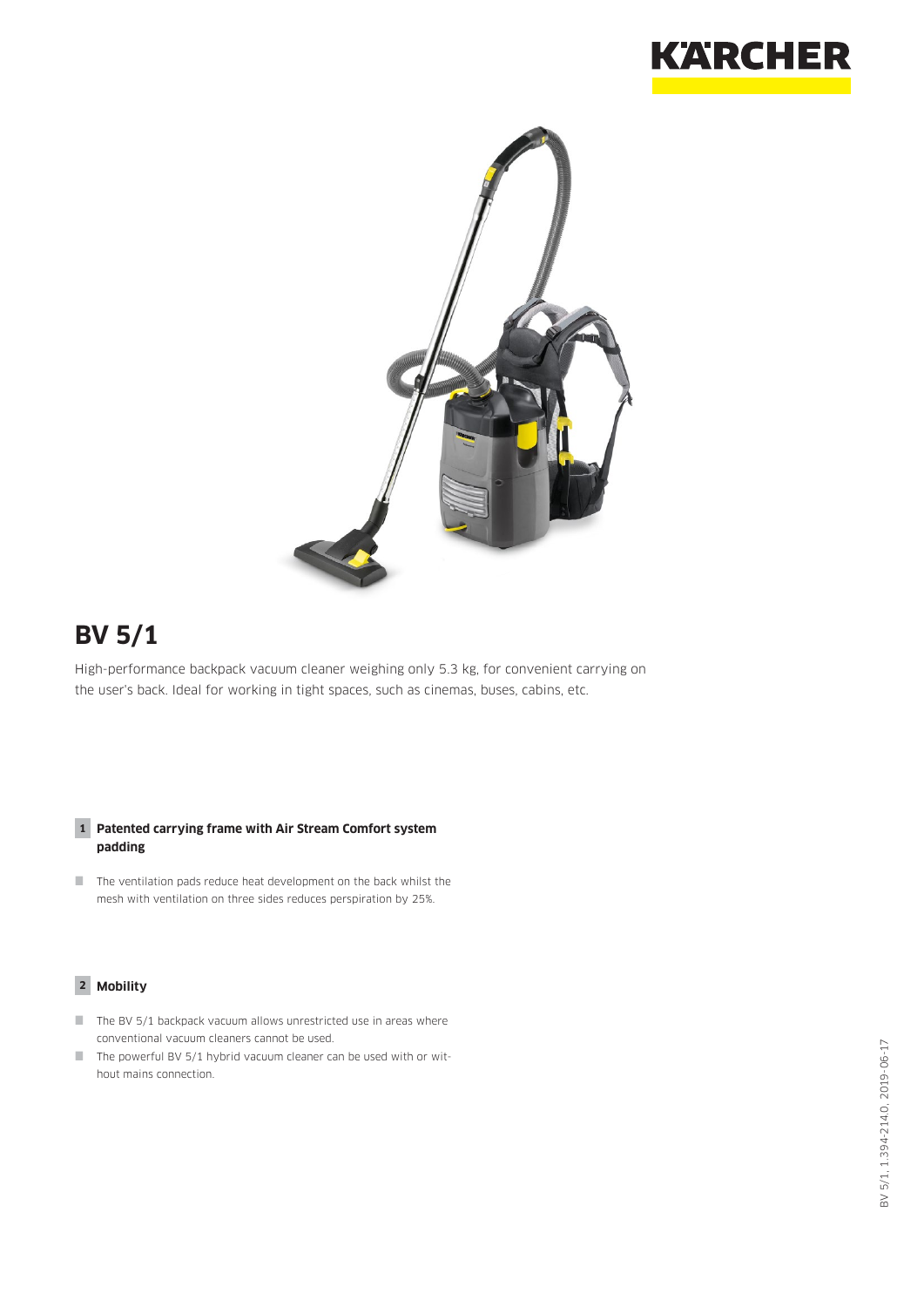## TECHNICAL DATA AND EQUIPMENT.

### **BV 5/1**

Clip system

- **Air Stream Comfort carrying frame**
- **Parking position for floor nozzle**

| <b>Technical data</b>                |              |                             |
|--------------------------------------|--------------|-----------------------------|
| Order no.                            |              | 1.394-214.0                 |
| <b>EAN code</b>                      |              | 4039784723818               |
| Air flow rate                        | I/S          | 61                          |
| Vacuum                               | mbar / kPa   | 244 / 24.4                  |
| <b>Container capacity</b>            | $\mathbf{I}$ | 5                           |
| Max. rated input power               | W            | max. 1300                   |
| <b>Standard nominal width</b>        |              | 32                          |
| Cable length                         | m            | 15                          |
| Sound pressure level                 | dB(A)        | 62                          |
| Noise power level                    | dB(A)        | 78                          |
| Weight                               | kg           | 5.3                         |
| Dimensions ( $L \times W \times H$ ) | mm           | $400 \times 320 \times 540$ |
|                                      |              |                             |
|                                      |              |                             |
| <b>Equipment</b>                     |              |                             |
| <b>Suction hose</b>                  | m            | 1.5                         |
| <b>Telescopic suction tube</b>       |              | Standard                    |
| <b>Filter bag</b>                    |              | fleece                      |
| Washable nylon filter (main filter)  |              | п                           |
| Switchable floor nozzle              | mm           | 270                         |
| <b>Container material</b>            |              | plastic                     |
| Clip system for hose extension       |              | п                           |
| Crevice nozzle                       |              | ■                           |
| <b>Upholstery nozzle</b>             |              | п                           |
| <b>Protection class</b>              |              | $\mathbf{  }$               |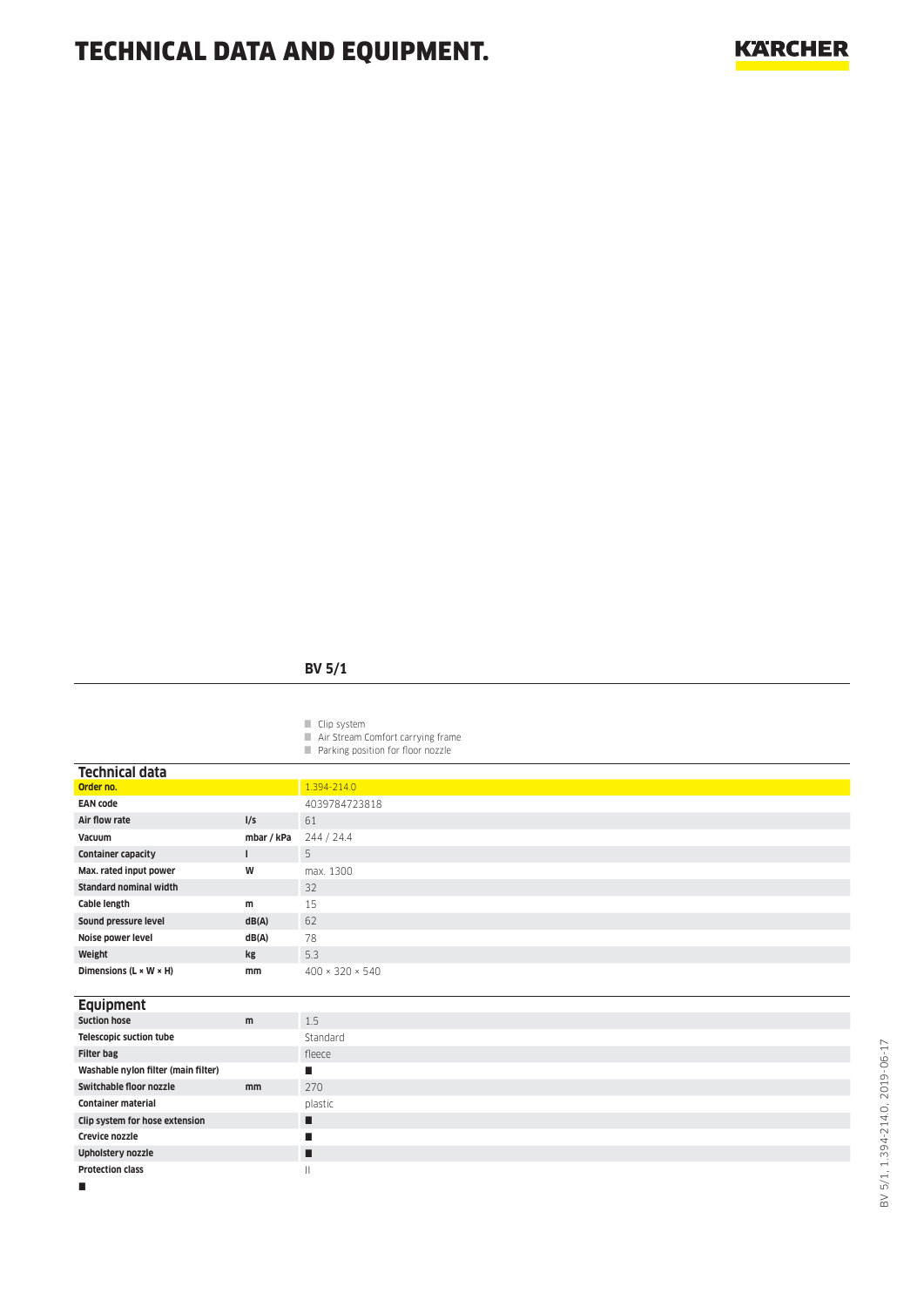## BV 5/1 1.394-214.0

| $\overline{\mathbf{2}}$                                              |                 | 3              |                 | $4 - 5$ |                  | 6      |       | 7<br>8                                                                                                                                                                                                     |                |
|----------------------------------------------------------------------|-----------------|----------------|-----------------|---------|------------------|--------|-------|------------------------------------------------------------------------------------------------------------------------------------------------------------------------------------------------------------|----------------|
| <b>CONTRACTOR</b><br>9<br>10                                         |                 | 11             |                 | 12      |                  | 13     |       | 14<br>15                                                                                                                                                                                                   |                |
|                                                                      |                 | Order no.      | Quantity        | ID      | Length           | Width  | Price | <b>Description</b>                                                                                                                                                                                         |                |
| <b>Exhaust air filter</b><br>Standard exhaust filter                 | 1 <sup>1</sup>  | 6.414-802.0    | 3 piece(s)      |         |                  |        |       | Standard exhaust filter and diffusor for reducing filtered air.                                                                                                                                            |                |
|                                                                      |                 |                |                 |         |                  |        |       | Made of foam.                                                                                                                                                                                              | $\blacksquare$ |
| Motor protection filter<br><b>Main filter baskets</b>                | 2               | 6.414-611.0    | 5 piece(s)      |         |                  |        |       |                                                                                                                                                                                                            | п              |
| Permanent main filter basket                                         |                 | 3 5.731-632.0  | 1 piece(s)      |         |                  |        |       | Plastic frames with nylon fabric, washably to 40°C.                                                                                                                                                        | п              |
| Fleece filter bags (three-ply)<br>Fleece filter bags                 | 4 <sup>1</sup>  | 6.904-335.0    | 10 piece(s)     |         |                  |        |       | 3-ply, tear-resistant fleece filter bags, dust class M. Standard                                                                                                                                           |                |
|                                                                      | 5               | 6.904-336.0    |                 |         |                  |        |       | for T 7/1. Contents: x10.<br>Fleece filter bag, 3-ply, tear-proof, dust class M / large-scale                                                                                                              |                |
|                                                                      |                 |                | 300 piece(s)    |         |                  |        |       | consumer pack                                                                                                                                                                                              | $\Box$         |
| Bend, plastic<br>Bend, plastic, C 32 clip system                     | 6 <sup>1</sup>  | 4.408-051.0    | 1 piece(s)      | ID 32   |                  |        |       | Plastic with C-32 clip system.                                                                                                                                                                             | п              |
| <b>Crevice nozzles</b>                                               |                 |                |                 |         |                  |        |       |                                                                                                                                                                                                            |                |
| Crevice nozzle DN32                                                  | 7               | 6.903-403.0    | 1 piece(s)      | ID 32   | 210 mm           |        |       | Plastic crevice tool (DN 32) for industrial dry vacuum clea-<br>ners for vacuuming in crevices and corners.                                                                                                | п              |
| <b>Upholstery nozzles</b>                                            |                 |                |                 |         |                  |        |       |                                                                                                                                                                                                            |                |
| Upholstery nozzle DN32                                               | 8               | 6.903-402.0    | 1 piece(s)      | ID 32   |                  | 120 mm |       | Plastic upholstery tool (DN 32) with thread catcher, stan-<br>dard for T 201, T 201 + ESB 28. Optional for T 7/1, T 191, T  ■                                                                              |                |
| Suction pipes, metal                                                 |                 |                |                 |         |                  |        |       | $10/1$ .                                                                                                                                                                                                   |                |
| Telescopic suction tube                                              | 9               | 6.903-524.0    | $1$ piece $(s)$ | ID 32   | 1 <sub>m</sub>   |        |       | Chromium-plated metal telescopic tube (DN 32, length:                                                                                                                                                      | ш              |
| Suction tube black DN32                                              | 10 <sup>1</sup> | 6.906-618.0    | 1 piece(s)      | ID 32   | 0.5 <sub>m</sub> |        |       | 0.61-1 m), suitable as an extension, e.g. vacuuming ceilings.<br>Metal suction tube (DN 32, length 0.5 m) with black plastic                                                                               | $\Box$         |
| HEPA, dust class H filter                                            |                 |                |                 |         |                  |        |       | coating, suitable as an extension, e.g. vacuuming ceilings.                                                                                                                                                |                |
| Filter HEPA                                                          |                 | 11 6.414-801.0 | 1 piece(s)      |         |                  |        |       | HEPA filter cassette (paper/plastic) - H 12 - increases filter<br>capacity and improves exhaust air. Optional (with Professio-<br>nal version as standard) filter instead of exhaust filter cas-<br>sette. | $\Box$         |
| Filter packaged HEPA, H13                                            | 12              | 6.414-080.0    | 1 piece(s)      |         |                  |        |       |                                                                                                                                                                                                            | $\Box$         |
| Paper filter bags (two-ply)<br>Paper filter bags                     | 13              | 6.904-403.0    | 10 piece(s)     |         |                  |        |       | Economical low-dust paper filter bags (x10), dust class L,                                                                                                                                                 | $\Box$         |
| <b>Fabric filter bag</b>                                             |                 |                |                 |         |                  |        |       | suitable for use with BV 5/1.                                                                                                                                                                              |                |
| Filter bag cloth                                                     | 14              | 6.904-316.0    | 1 piece(s)      |         |                  |        |       | Cotton filter bags, washable up to 40°C, suitable for T7/1, T<br>10/1 and T 12/1 models.                                                                                                                   | $\Box$         |
|                                                                      |                 | 15 6.904-425.0 | 1 piece(s)      |         |                  |        |       |                                                                                                                                                                                                            | $\Box$         |
| Combi-nozzles, dry<br>Parquet nozzle packaged D360                   | 16              | 6.905-078.0    | 1 piece(s)      | ID 32   |                  | 360 mm |       |                                                                                                                                                                                                            |                |
| <b>DN32</b>                                                          |                 |                |                 |         |                  |        |       |                                                                                                                                                                                                            | $\Box$         |
| <b>Suction brushes</b><br>Suction brush DN32                         | 17              | 6.903-887.0    | 1 piece(s)      | ID 32   |                  | 70 mm  |       | Rotatable suction brush (DN 32 plastic) with PA bristles,                                                                                                                                                  |                |
|                                                                      |                 |                |                 |         |                  |        |       | 70x45 mm. Only for BV and T vacuum cleaners.                                                                                                                                                               | $\Box$         |
| Turbo nozzles<br>Upholstery nozzle TURBO                             | 18              | 2.860-113.0    | 1 piece(s)      | ID 32   |                  | 160 mm |       | Plastic turbo upholstery nozzle (DN 35/32, 160 mm) with                                                                                                                                                    | $\Box$         |
| Floor tool TURBO DN 35/32                                            | 19              | 2.860-114.0    | 1 piece(s)      | ID 32   |                  | 270 mm |       | reduction sleeve.<br>Plastic turbo floor nozzle (DN 35/32, 270 mm) with reduc-                                                                                                                             |                |
|                                                                      |                 |                |                 |         |                  |        |       | tion sleeve.                                                                                                                                                                                               | $\Box$         |
| Reduction/expansion adapter kit<br>Set of reducers / adapter sleeves |                 | 20 2.860-117.0 | 1 piece(s)      |         |                  |        |       | DN 40/35, DN 35/32 (tube -> nozzle), plastic.                                                                                                                                                              | $\Box$         |